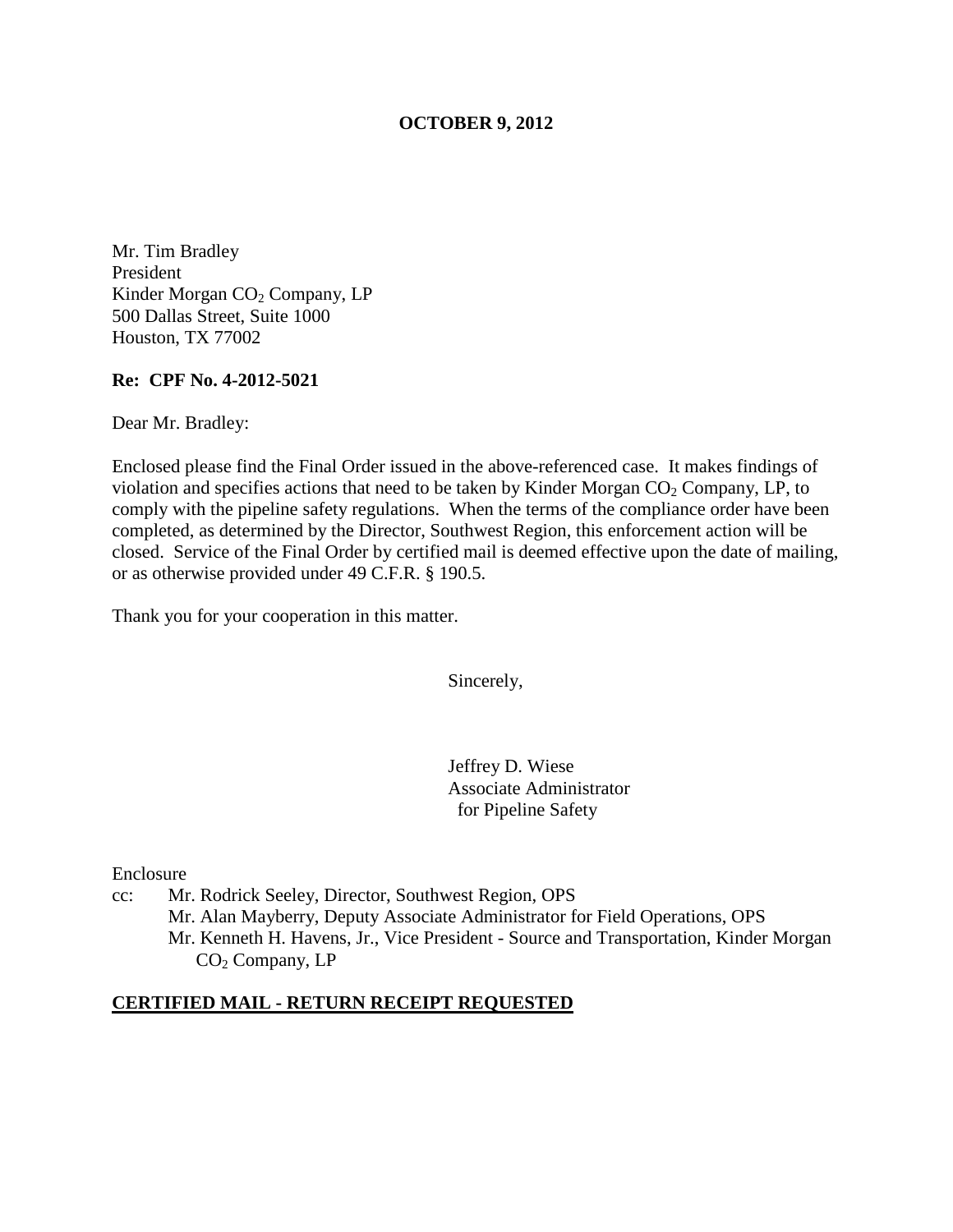## **U.S. DEPARTMENT OF TRANSPORTATION PIPELINE AND HAZARDOUS MATERIALS SAFETY ADMINISTRATION OFFICE OF PIPELINE SAFETY WASHINGTON, D.C. 20590**

**In the Matter of )** 

**Kinder Morgan CO<sub>2</sub> Company, LP, (2012) CPF No. 4-2012-5021** 

**\_\_\_\_\_\_\_\_\_\_\_\_\_\_\_\_\_\_\_\_\_\_\_\_\_\_\_\_\_\_\_\_\_\_\_\_ )** 

 **)** 

 **)** 

**\_\_\_\_\_\_\_\_\_\_\_\_\_\_\_\_\_\_\_\_\_\_\_\_\_\_\_\_\_\_\_\_\_\_\_\_)** 

**Respondent. )** 

## **FINAL ORDER**

On November 28 – December 2, 2011, and February 1, 2012, pursuant to 49 U.S.C. § 60117, a representative of the Pipeline and Hazardous Materials Safety Administration (PHMSA), Office of Pipeline Safety (OPS), conducted an on-site pipeline safety inspection of the facilities and records of Kinder Morgan  $CO<sub>2</sub>$  Company, LP (KMCO<sub>2</sub> or Respondent), a subsidiary of Kinder Morgan Energy Partners, LP, in Cortez, Colorado. The inspection covered facilities and records pertaining to Respondent's Cortez  $CO<sub>2</sub>$  pipeline, a 30-inch pipeline that transports carbon dioxide liquid 502 miles from McElmo Dome near Cortez, Colorado, to Denver City, Texas.<sup>1</sup>

As a result of the inspection, the Director, Southwest Region, OPS (Director), issued to Respondent, by letter dated May 29, 2012, a Notice of Probable Violation and Proposed Compliance Order (Notice). In accordance with 49 C.F.R. § 190.207, the Notice proposed finding that  $KMCO<sub>2</sub>$  had violated 49 C.F.R. §§ 195.571 and 195.577(a) and proposed ordering Respondent to take certain measures to correct the alleged violations.

 $KMCO<sub>2</sub>$  responded to the Notice by letter dated July 6, 2012 (Response). The company did not contest the compliance order, but stated it did "not agree with the allegations of the NOPV."<sup>2</sup> Respondent did not request a hearing and therefore has waived its right to one.

# **FINDINGS OF VIOLATION**

In its Response,  $KMCO<sub>2</sub>$  did not contest the proposed compliance order but disputed the allegations of violation of 49 C.F.R. Part 195, as follows:

**Item 1:** The Notice alleged that Respondent violated 49 C.F.R. § 195.571, which states:

 1 http://www kne.com/business/co2/transport\_cortez.cfm (last accessed on September 24, 2012).

 $2^2$  Respondent's Response to the Notice at 1.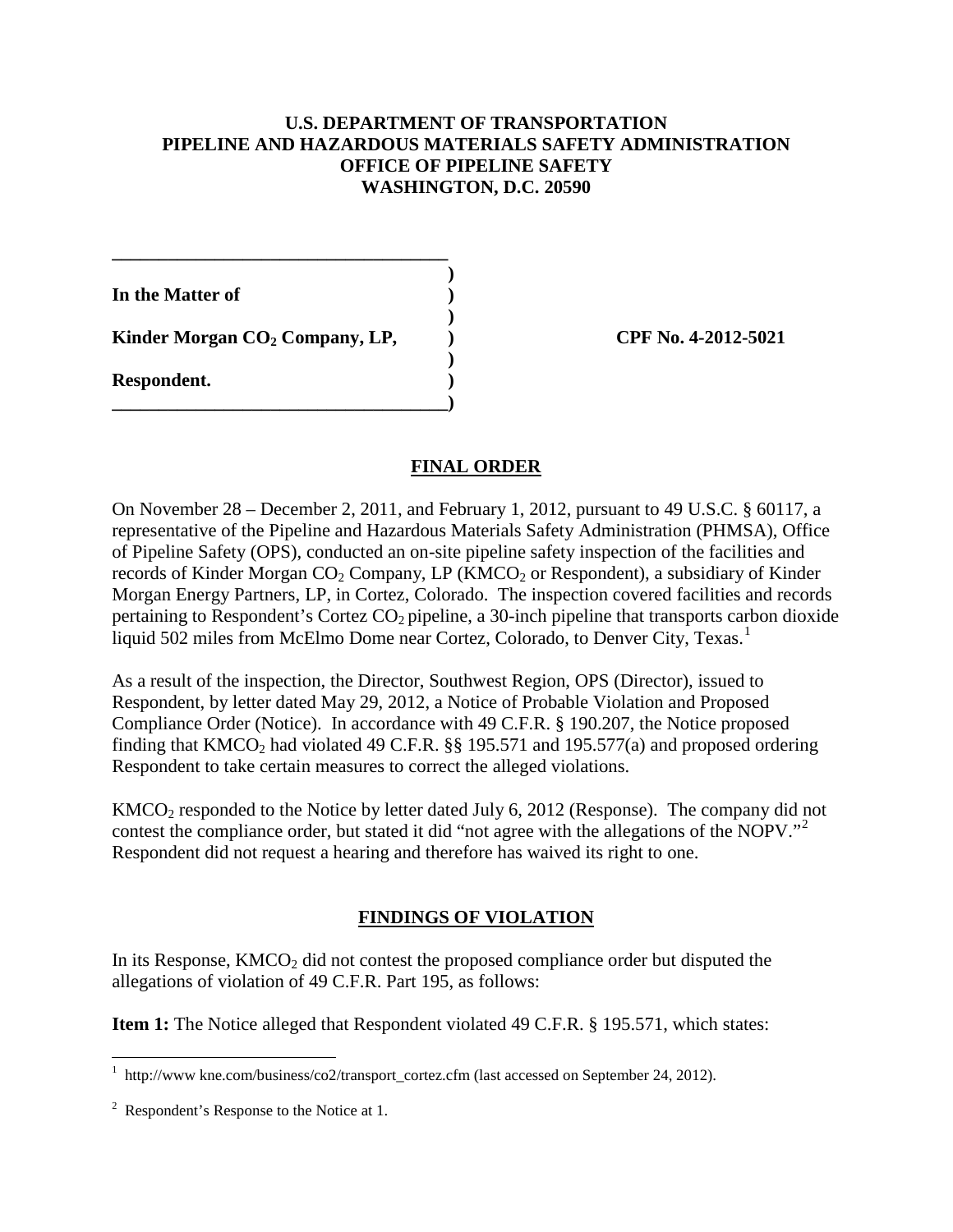## **§ 195.571 What criteria must I use to determine the adequacy of cathodic protection?**

Cathodic protection required by this Subpart must comply with one or more of the applicable criteria and other considerations for cathodic protection contained in paragraphs 6.2 and 6.3 of NACE SP 0169 (incorporated by reference, *see* § 195.3).

The Notice alleged that  $KMCO<sub>2</sub>$  violated 49 C.F.R. § 195.571 by failing to ensure that all buried piping at its Blanco Station had adequate cathodic protection (CP), as provided by NACE SP 0169 (version 2007). Specifically, the Notice alleged that during PHMSA's inspection of the Blanco Station, KMCO<sub>2</sub> personnel conducted an interrupted CP survey that showed insufficient CP on the station bypass piping. PHMSA staff subsequently learned that the station piping was electrically isolated from the mainline with buried isolation unions and that during a 2008 construction project the rectifier lead cable to the station piping had been cut. The Notice further alleged that when PHMSA staff observed the configuration of the electrical connections at a rectifier junction box, it was apparent that the station bypass piping was electrically disconnected. PHMSA asserted that the bypass piping had inadequate CP and that the only current making it to the station bypass piping was stray cathodic current.

In its Response,  $KMCO<sub>2</sub>$  indicated that it had taken immediate action after the PHMSA inspection to restore CP to an acceptable level at the Blanco Station. Although  $KMCO<sub>2</sub>$ disagreed with the allegations in the Notice, it did not contest, and expressed its intent to comply with the proposed compliance order.  $KMCO<sub>2</sub>$  further stated that it would inspect the station bypass piping for potential corrosion or damage caused by the low CP.

Accordingly, based upon a review of all the evidence, I find that Respondent violated 49 C.F.R. § 195.571 by failing to ensure that all buried piping on its pipeline system had adequate cathodic protection, as provided by NACE SP 0169 (version 2007).

**Item 2:** The Notice alleged that Respondent violated 49 C.F.R. § 195.577(a), which states:

#### **§ 195.577 What must I do to alleviate interference currents?**

 (a) For pipelines exposed to stray currents, you must have a program to identify, test for, and minimize the detrimental effects of such currents.

The Notice alleged that  $KMCO_2$  violated 49 C.F.R. § 195.577(a) by failing, in two specific instances, to adequately identify, test for, and minimize the detrimental effects of interference currents on its pipeline. First, the Notice alleged that  $KMCO<sub>2</sub>$  failed to test for stray currents on the pipeline segment between Poquita Station and Allred Station, along which parallel highvoltage electrical transmission lines exposed the pipeline to stray alternating current (AC) interference. Second, the Notice alleged that  $KMCO<sub>2</sub>$  failed to identify, test for, and minimize detrimental effects of stray AC currents after detecting high AC readings at 109 locations on the Blanco Station to Cortez Station segment.

In the first instance, the Notice alleged that during the inspection of Respondent's Cortez system, PHMSA identified locations where stray currents could cause detrimental effects on the pipeline.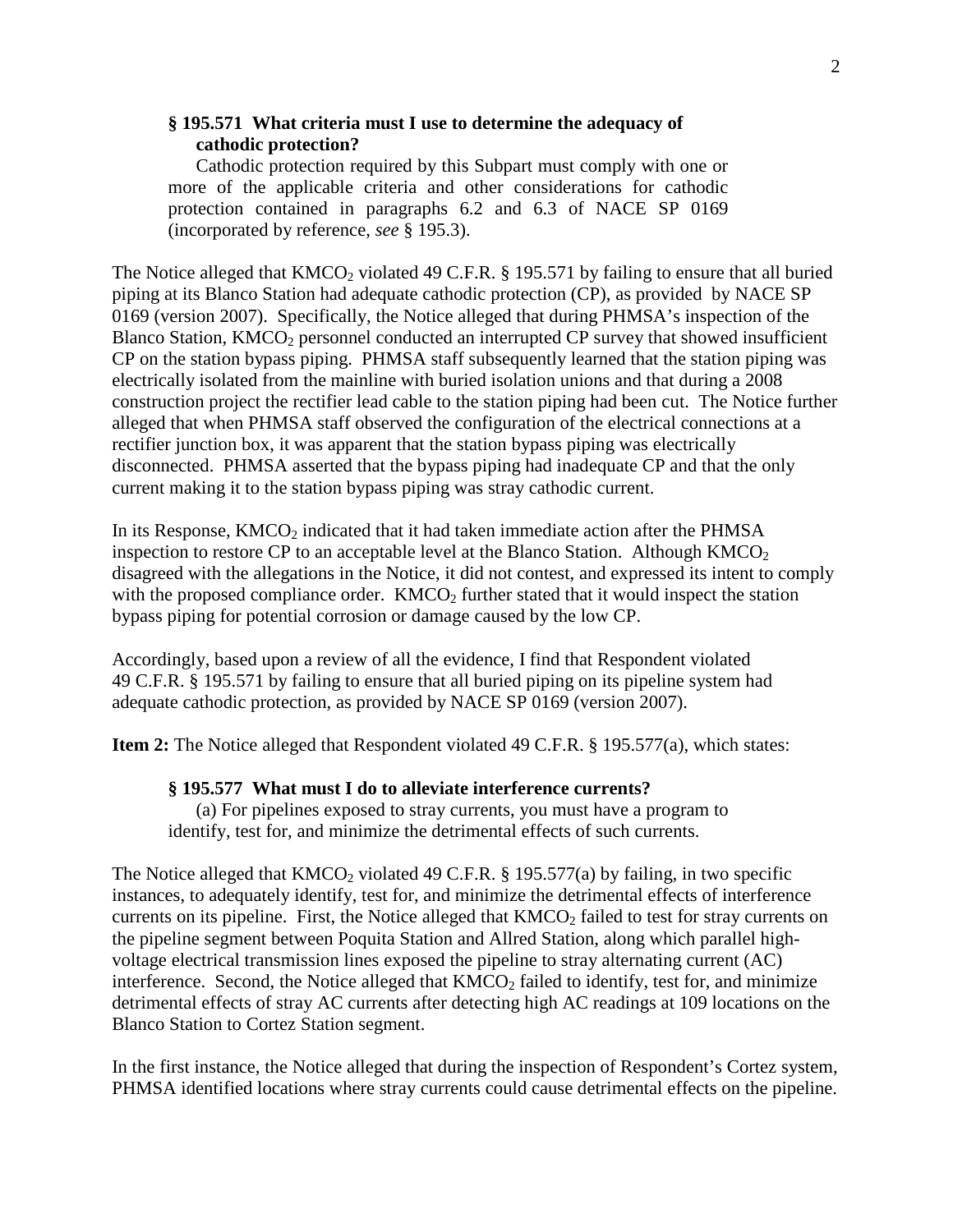Upon request,  $KMCO<sub>2</sub>$  produced segment surveys of the entire Cortez  $CO<sub>2</sub>$  pipeline system, including tests for AC interference. PHMSA staff noted that  $KMCO<sub>2</sub>$  could not produce any AC reads taken for the pipeline segment between Poquita Station and Allred Station. During the inspection,  $KMCO<sub>2</sub>$  staff confirmed that high-voltage electrical transmission lines ran parallel to the right-of-way in this segment and that AC reads had not been taken during the last Close Interval Survey (CIS) performed on this segment in 2007 because, according to Respondent, the company's CP technicians did not have the correct software to allow them to record AC readings. 3

In its Response,  $KMCO<sub>2</sub>$  contested this allegation, stating that in 2007, no high-voltage electrical transmission lines existed along this section and therefore no AC reads were required. I disagree. Regardless of when the high-voltage electrical transmission lines became operational, they were present and active at the time of the 2011 inspection.  $KMCO<sub>2</sub>$  was unable to show PHMSA inspectors that it had a program in place *at the time of the inspection* to identify, test for, and minimize the detrimental effects of AC current in this area. As soon as the transmission lines were installed,  $KMCO<sub>2</sub>$  needed to institute a program to identify and alleviate interference currents, since the detrimental effects of stray currents can damage a pipeline quickly and threaten public safety.

In the second instance, PHMSA staff reviewed the May-June 2009 CIS of the Cortez pipeline segment between Blanco Station and Cortez Station. Electronic spreadsheets containing the AC reads from the survey showed 109 instances where the voltage level exceeded 15V AC-RMS and where Respondent should have identified, tested for, and minimized detrimental effects of stray AC currents. During the inspection,  $KMCO<sub>2</sub>$  staff stated that they had disregarded the high reads because they were likely due to rocks or high-resistivity soils, but could not provide PHMSA staff with a sound engineering basis for this conclusion.<sup>4</sup>

In its Response,  $KMCO<sub>2</sub>$  reasserted that it had a sound basis for disregarding the high-voltage reads and claimed that its conclusion was based on the overall pattern of the AC reads.<sup>5</sup> However, the company was unable to produce any testing data, engineering analysis, or other documentation to substantiate this claim. Further, by failing to undertake any sort of rigorous analysis,  $KMCO<sub>2</sub>$  failed to follow its own procedures, which required the exercise of "sound" engineering judgment" when considering potential deficiencies in field data.<sup>6</sup> Without taking the additional step of verifying the cause of the high AC reads on the underground pipe sections, KMCO2 failed to adequately identify, test for, and minimize the detrimental effects of potentially damaging stray currents.

 $\overline{a}$ <sup>3</sup> Pipeline Safety Violation Report (Violation Report), (May 29, 2012) (on file with PHMSA) at 12.

<sup>&</sup>lt;sup>4</sup> Violation Report at 20.

<sup>&</sup>lt;sup>5</sup> The 2009 CIS of the Cortez Station to Blanco Station segment did not show any AC readings above 5V AC-RMS at any test station or above-ground appurtenances. Due to the frequency and consistency of these above-ground readings, KMCO<sub>2</sub> argued that it was justified in dismissing the higher underground voltage readings as caused merely by rocks and high-resistivity soils. Response at 3.

<sup>&</sup>lt;sup>6</sup> KMCO<sub>2</sub> *Procedure L-O&M 903*, section 3.7.5.2. Violation Report, Exhibit F at 14.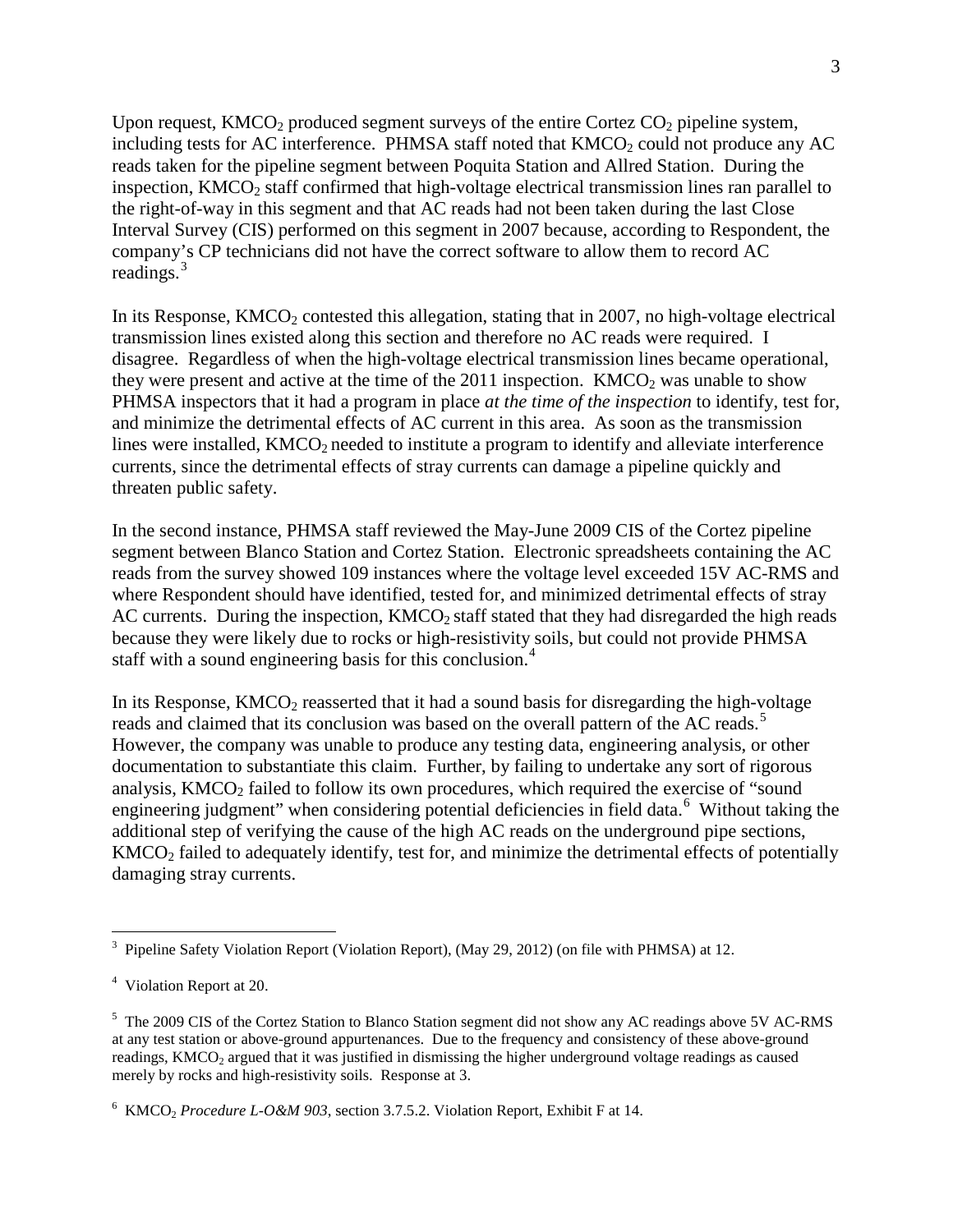In its Response,  $KMCO<sub>2</sub>$  disagreed with the allegations in the Notice, but did not contest, and expressed its intent to comply with, the proposed compliance order. Accordingly, based upon a review of all the evidence, I find that Respondent violated 49 C.F.R. § 195.577(a) by failing to adequately identify, test for, and minimize the detrimental effects on interference currents in the two instances described above.

These findings of violation will be considered prior offenses in any subsequent enforcement action taken against Respondent.

## **COMPLIANCE ORDER**

The Notice proposed a compliance order with respect to Items 1 and 2 in the Notice for violations of 49 C.F.R. §§ 195.517 and 195.577(a), respectively. Under 49 U.S.C. § 60118(a), each person who engages in the transportation of hazardous liquids or who owns or operates a pipeline facility is required to comply with the applicable safety standards established under chapter 601. Pursuant to the authority of 49 U.S.C. § 60118(b) and 49 C.F.R. § 190.217, Respondent is ordered to take the following actions to ensure compliance with the pipeline safety regulations applicable to its operations:

- 1. With respect to the violation of § 195.571 (**Item 1**), Respondent must perform a review and assessment to identify any impact the lack of CP protection has had on its piping.  $KMCO<sub>2</sub>$  must remediate any deficiencies found.
- 2. With respect to the violation of § 195.577(a) (**Item 2**), Respondent must:
	- a. Perform a survey to test for an evaluate AC interference currents that may be induced on the Poquita Station to Allred Station pipeline segment, and address/remediate any areas of high AC inductance as referred to in  $KMCO<sub>2</sub>$  IM Protocol 14.
	- b. Survey the Blanco Station to Cortez Station line segment in accordance with  $KMCO<sub>2</sub>$ IM Protocol 14 and properly address any results requiring mitigation.
	- c. Develop a plan to survey the remaining portions of the Cortez system in accordance with  $KMCO<sub>2</sub>$  IM Protocol 14.
- 3. KMCO<sub>2</sub> must submit to the Region Director, Southwest Region, Pipeline and Hazardous Materials Administration, 8701 South Gessner Drive, Suite 1110, Houston, Texas 77074:
	- a. Results of surveys and plans, with time tables, within 30 days following receipt of the Final Order.
	- b. Confirmation of completion of all items within 365 days following the receipt of the Final Order.
- 4. KMCO<sub>2</sub> is requested (not mandated) to maintain documentation of the safety